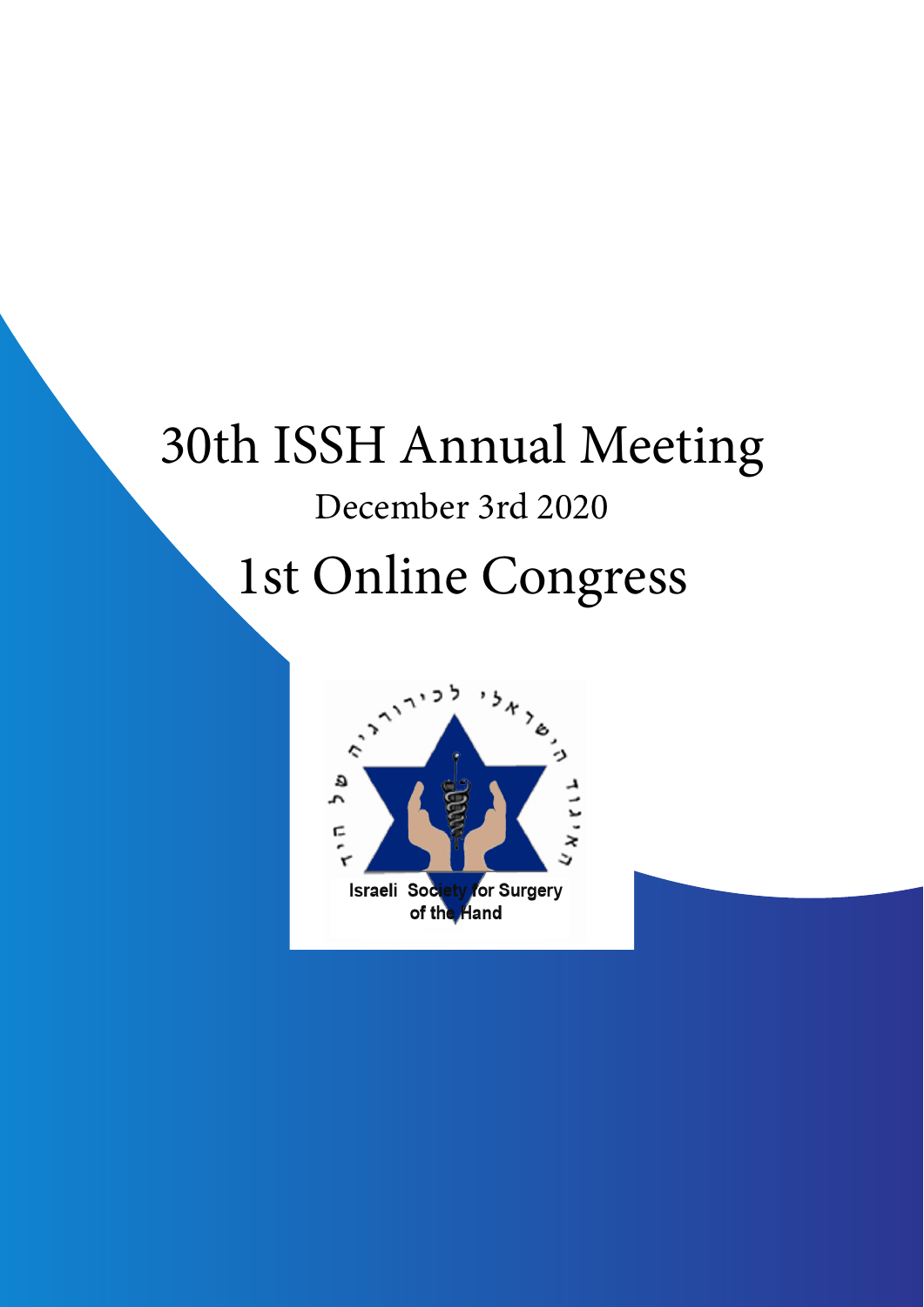## **30th ISSH Annual Meeting December 3rd 2020 - 1st Online Congress**

08:50 Opening Remarks – Shai Luria, Chairman ISSH, Paul Sagiv, Congress chair

## 09:00 **Cooperation between FESSH and the Israeli Society for Surgery of the Hand Daniel Herren,** Secretary General, Federation of European Societies for Surgery of the Hand **LIVE**

## 09:30 **Modeling the STT joint Ronit Wollstein**

j

NYU Langone School of Medicine, NY ronitwollstein@gmail.com

09:40 **Scaphoid Fracture Displacement is Not Correlated with Fracture Angle** Ophir Aruse<sup>1</sup>, Igor Immerman<sup>1,2</sup>, Omar Badir<sup>1</sup>, Madi El Haj<sup>1</sup>, Ido Volk<sup>1</sup>, Sereen Abuful<sup>1</sup>, Yonatan Schwarzc<sup>1</sup>, **Shai Luria1**  $\frac{1}{2}$ <sup>1</sup>Orthopedic Surgery, Hadassah-Hebrew University Medical Center, Jerusalem ShaiL@hadassah.org.il

*2* Orthopedic Surgery, University of California San Francisco, CA, USA

#### 09:50 **Effectiveness of Distal Nerve Transfers for Claw Correction with Proximal Ulnar Nerve Lesions Amir Arami***<sup>1</sup>* dr.amir.arami@gmail.com <sup>1</sup>Hand Surgery, Sheba Medical Center, Ramat Gan

*2* Center of Biological and Health Sciences, Department of Neurosurgery, University of the South of Santa Catarina (Unisul), Tubarão, SC, Brazil

## 10:00 **Treatment of Scaphoid fractures Ruby Grewal,** Western University Roth McFarlane Hand & Upper Limb Centre, London, Ontario

## 10:30 **Hyaluronic Acid injection for Chronic Tennis Elbow: a prospective, randomized, blinded trial with one year of follow-up**

Gershon Zinger<sup>1</sup>, Alexander Bregman<sup>1</sup>, Ibeck Sharipov<sup>1</sup>, Oren Sarig<sup>1</sup>, Ori Safran<sup>2</sup>, Shaul Beyth<sup>2</sup>  $\frac{1}{2}$ <sup>1</sup>Orthopedic Surgery, Hand Unit, Shaare Zedek Medical Center, Jerusalem gershonzinger@gmail.com Orthopedic Surgery,Hadassah-Hebrew University Medical Center, Jerusalem

### 10:40 **Keeping the Finger on the Pulse – Cardiac Arrhythmias in Hand Surgery Using Local Anesthesia with Adrenaline**

U**ri Farkash'**, Amir Herman<sup>2</sup>, Ohad Segal<sup>2</sup>, Amir Cohen<sup>3</sup>, Avishag Laish-Farkash<sup>3</sup> urifarkash@gmail.com 1 Hand Surgery Unit, Assuta Ashdod University Medical Center, and Faculty of Health Sciences, Ben-Gurion University of the Negev, Beer-Sheva

> 2 Department of Orthopedic Surgery, Assuta Ashdod University Medical Center, and Faculty of Health Sciences, Ben-Gurion University of the Negev, Beer-Sheva

3 Electrophysiology and Pacing Unit, Cardiology Department, Assuta Ashdod University Medical Center, and Faculty of Health Sciences, Ben-Gurion University of the Negev, Beer-Sheva

## 10:50 **The Role of the Lateral Triceps and the Anconeus in the Stability of a Lateral Collateral Ligament-Deficient Elbow: A Biomechanical Study.**

Jae-Man Kwak<sup>1</sup>, **Dani Rotman**<sup>1,2</sup>, Jorge Rojas Lievano<sup>1</sup>, Mingqiang Xue<sup>1</sup>, Shawn W. O'Driscoll<sup>1</sup>  $\frac{1}{2}$ Department of Orthopedic Surgery, Mayo Clinic, Rochester, Minnesota, U.S.A. 2 Division of Orthopaedic Surgery, Tel Aviv Sourasky Medical Center, Sackler Faculty of Medicine, Tel Aviv

University, Tel Aviv danirotman@gmail.com

## 11:00 **Coping with "burnout" in medical staff Dror Dolphin,** Deputy director general, Soroka MC, Beer Sheva **LIVE**

11:30 **The Gantzer Transfer – Assessment of the Feasibility of Using the Nerve supplying the Gantzer Muscle for Supercharging End to Side (SETS) of the Ulnar Nerve. Tomer Keidan** Tomer Keidan Tomerkeidan Gullen and Tomerkeidan Gullen and Tomerkeidan Gullen and Tomerkeidan Gullen and Tomerkeidan Gullen and Tomerkeidan Gullen and Tomerkeidan Gullen and Tomerkeidan Gullen and Tomerkeida University of Florida